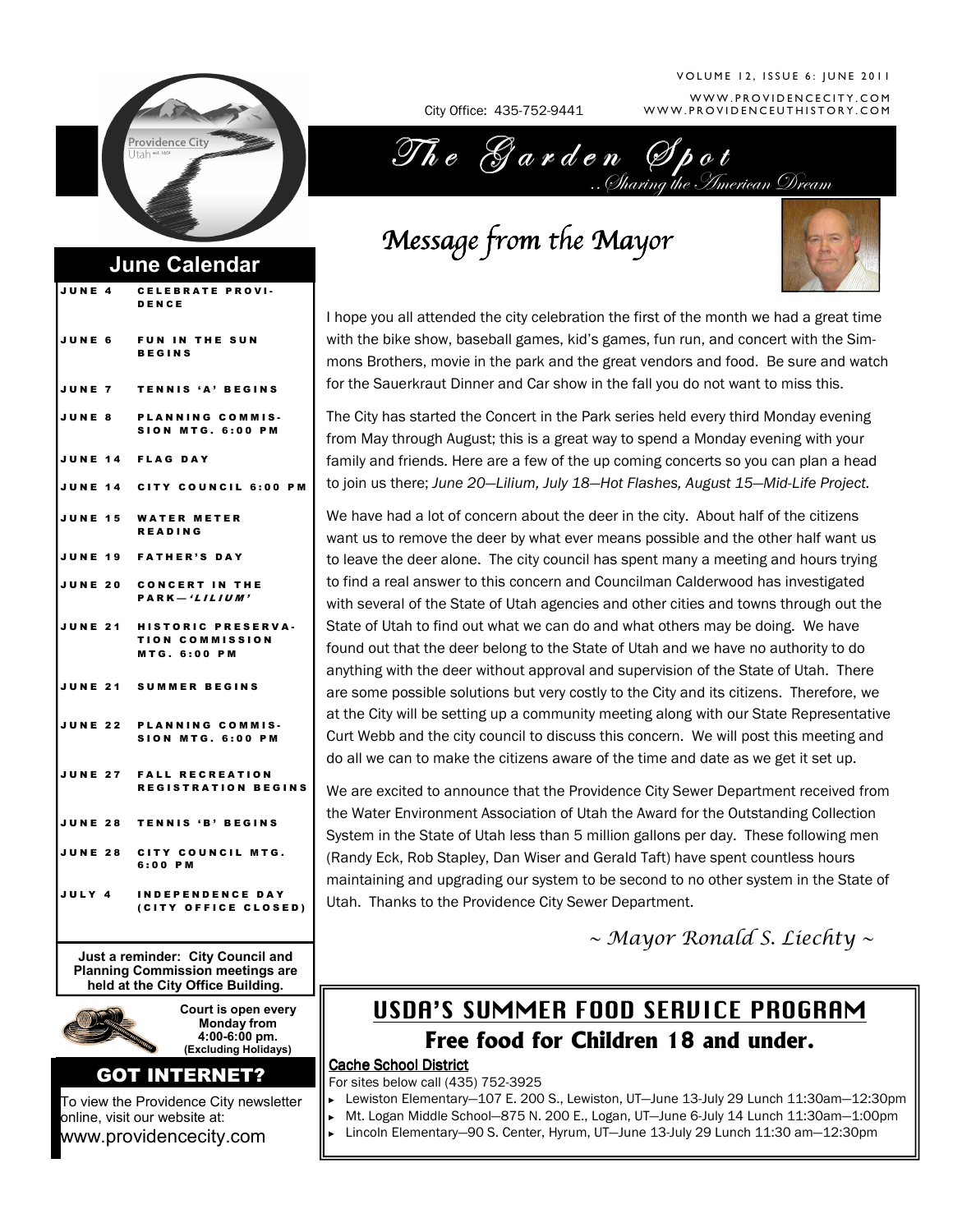## MESSAGE FROM LOGAN FIRE DEPARTMENT: - New Fireworks Laws

There have been some significant changes in the Utah fireworks laws that go into effect this firework season. You may now purchase and use lawful fireworks from June 26 – July 26.

A new type of aerial firework is now lawful. Aerial devices, also known as "multiple tube," "repeater," or "cake" fireworks often look like miniature professional displays and can travel high into the air, as much as 150 feet.

Still not allowed are: firecrackers, M-80, cherry bombs, bottle rockets, Roman candles, single or reloadable mortars, and ground salutes.

Some good safety practices when using fireworks include:

- ► Before: Choose an open area, fireworks need space from trees, spectators, homes, carports, buildings, fences and dry vegetation.
- Use a garden hose to wet down the area before firing.
- ► Aerial or "cake" fireworks need at least a 30 foot clearance around on the ground and need as much as 150 feet clearance in the air.
- **During:** You must be at least 16 years of age to handle or light fireworks.
- Should a firework misfire or not light, do not attempt to re-ignite. As each device burns out, soak it using a hose, or bucket of water.
- After: Never immediately pick up fireworks that may be left over, they may still be active allow 15 to 20 minutes to pass. Place all used items in a bucket of water and then in covered fireproof container and leave it outside and away from homes and buildings

Fireworks are beautiful and add fun and excitement to holiday celebrations. But you must be fireworks smart when you use them! For any questions call the Logan City Fire Prevention Bureau, 435-716-9515

## MESSAGE FROM PUBLIC WORKS DEPARTMENT:

For customers with underground sprinkling systems. Current state plumbing code requires a backflow preventer on all underground sprinkling systems.

The backflow preventer is a device that prevents impurities or contaminants from being drawn into the drinking water system. Many sprinkling systems already have the proper backflow preventer installed and need only be tested annually. Others may not meet state and local regulations and may need to be replaced with the proper backflow preventer.

The regulations also require a state certified backflow technician test the backflow preventer annually. For a list of local technicians, please contact the Public Works department at 435-753-0313.

## **MESSAGE FROM YOUR CITY COUNCIL:**

#### Dear Citizens of Providence,

Summer is upon us! At the opening ceremonies of our baseball and softball program this Summer season, Skarlet Bankhead, our Providence City Administrator, said something that all of us should consider. She pleaded for "sportsmanship" among players and parents. I echo that invitation, and include with it a call to greater "citizenship." Both "sportsmanship" and "citizenship" require tolerance, and discipline. It is manifest in and our ability to solve problems in a civil manner, both on the field and in our neighborhoods. Providence is an exciting place to live, especially in the summer months. So many things to do! Included are the following:

- The wonderful "City Celebration" on June 4th
- The "Splash Pad" at Alma Leonhardt Park
- Baseball and Softball Games throughout the summer
- ► Concerts in the Park
- ► Art in the Park
- Possible Future Farmers Market (Call me if you are interested in helping or being a vendor)
- Enjoy the beautiful Providence Parks

I also personally invite any who have an idea on how we as a City Council can improve "your neighborhood," to call me at your convenience (435) 232-2107. Share your ideas and solutions to the problems with me on how we can improve this great City. We want to keep Providence the "Greatest City on Earth" and we will do it by improving your neighborhood in which you reside. If you are interested in City Council decisions and issues, I invite you to go to the City website at www.providencecity.com. The site contains so much valuable information, including the agendas and minutes from all the public meetings in the City.

I love Providence! I love Her people! I am happy that I live here, and humbled that I am raising my family here. I want Providence to be good for them as well, and hope that they will feel about this City and Her people as I do. I really do believe this is "the Greatest City on Earth!"

Your friend and Public Servant, David G. Low



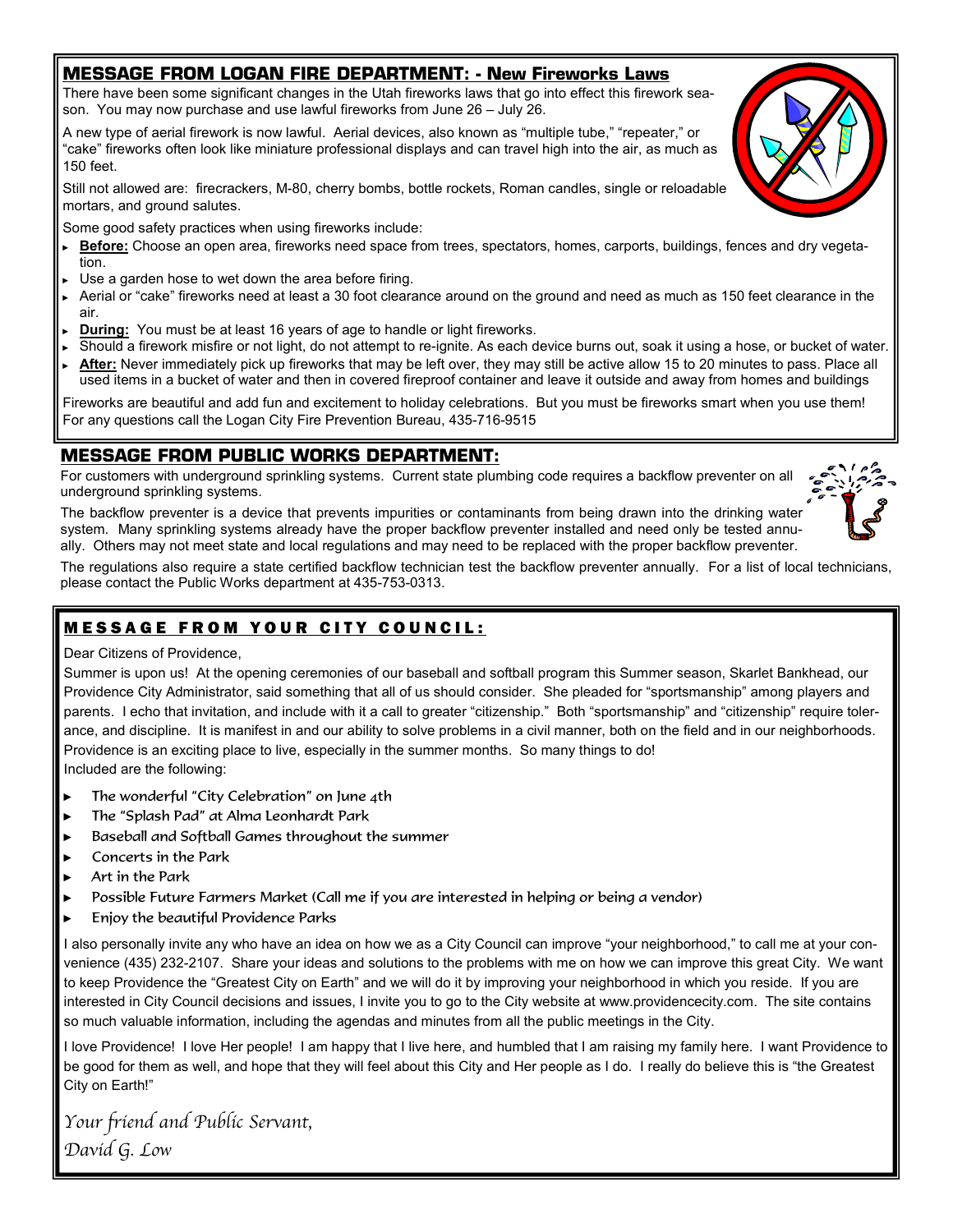## <u>P ROVIDENCE CITY ANNOUNCEMENTS:</u>

- YOUTH COUNCIL: Applications for Youth Council 2011- 2012 are now available for Grades 8-12. For more information, please call Terri W. 435-752-9441 ext. 14.
- **4** WEEDS: We would like to remind residents who have large open lots to take early steps to insure weeks do not over take those lots. Because of the fire danger that results when weeds become tall and very dry, we would ask that you please keep them under control early on.
- FALL RECREATION REGISTRATION: We will be holding Kickball & 4 vs. 4 Soccer Registration starting June 27 through July 21. 4 vs. 4 Soccer, ages 5-11 registration fee \$20 Jersey \$5. Kickball, ages 3-4 registration fee \$25 (includes T-shirt & Hat). When registering, keep in mind that the programs can't run if we don't have volunteers to coach. Think about signing up to do so. Spread the word. You don't have to be a Providence resident to participate. NO LATE REGISTRATIONS will be accepted. Thank you!

## Planning Commission Actions:

April 27, 2011

► No meeting held due to lack of items.

May 11, 2011

► No meeting held due to lack of items.

#### FREE—CONCERT IN THE PARK SCHEDULE:

June 20—Lilium July 18—Hot Flashes August 15—Mid-Life Project

Time: 7:00-8:30 pm Small Pavilion at Zollinger Park



## OHV Accidents prompt call for safety by state:

"Utah law requires riders 17 and younger to wear a properly sized, fitted and fastened DOT-approved helmet at all times while riding on public lands and we recommend everyone wear a helmet," said Utah State Parks OHV Program Manager Chris Haller. All riders between the ages of eight and 15 must complete an OHV education course, This course is available online at stateparks.utah.gov/ohv.

# FREEDOM FIRE EVEN

Plan on attending the Freedom Fire event featuring Diamond Rio, American Festival Chorus and America Sings on Friday, July 1, 2011 at 7:00 pm. It will be held at USU's Romney Stadium. Gates open at 6:00 pm. Tickets are \$10 general admission and range from \$25-\$45 for reserved seating.



Tickets can be purchased at the Caine College of the Arts Box Office in room 139-B of the Chase Fine Arts Center, online at arts.usu.edu or over the phone at 435-797-8022, at the Logan Community Recreation Center, 195 South 100 West in Logan.

This is sure to be a grand event so mark your calendars!

## SNACK STAND IS NOW OPEN!

Come to the Ballpark, watch a great game and eat dinner at the Baseball Grill!



Sharle McLarney is cooking up some great food. For those

healthy minded, she has some great pasta salads, fruit cups and more. She will, of course, be cooking up the traditional ham-

burgers and hotdogs too! Help make this a success for her by supporting the Snack Stand while you are at the park!

If you are interested in a picnic dinner for the Concerts in the Park for your family she is willing to do pre-ordered

PICNICS. JUST CALL 435-512-4467 and leave her a message if interested. She is a fabulous cook and you won't be disappointed!





\*Monday-Friday 5:00 pm—10:00 pm Saturday During Game Times \*Times are subject to change due to cancellations, and scheduling of games.

## REVERSE 911

To register a cell phone for 911 emergency calls visit www.911.loganutah.org, then click on Logan/Cache Reverse 911.

# ATTENTION ALL SENIORS:

They Hyrum Senior Center is open Monday through Friday from 9:00 am to 2:00 pm. They serve lunch at noon with a suggested \$2.50 donation. Please call 245-3570 before 10:00am to let them know if you are coming. They are located at 675 E. Main in Hyrum.

### **JUNE EVENTS:**

- ► Everyday is quilting day.
- Monday's: they have Fit Over 60 at 10:00 am. This is a fun health class, with hints and ideas to get in shape, lose weight or just feel better.
- Tuesday's and Thursday's: Chair Yoga (an easy stretch, balance and breathing class) is at 10:30 am. They have foot soaks and tips also on Thursday.
	- Wednesday's: Program day this month our programs are: June 1—Brain Health and helping improve your memory.
		- June 8—Jason from Love Homehealth and Hospice—hi's a lot of fun
		- June 15: Father's Day Program with Kelly Warren from Ogden. Guys eat FREE! Cost \$3.50. We will have raffle tickets and free drawings also.
		- June 22: Music by Melodie a new entertainer from Nevada.
		- June 29: Patriotic Program and all American Food.

Come in and get a newsletter, introduce yourself and have lunch on us. We would love to get new people into the center. There is a lot to do and new friends to meet.